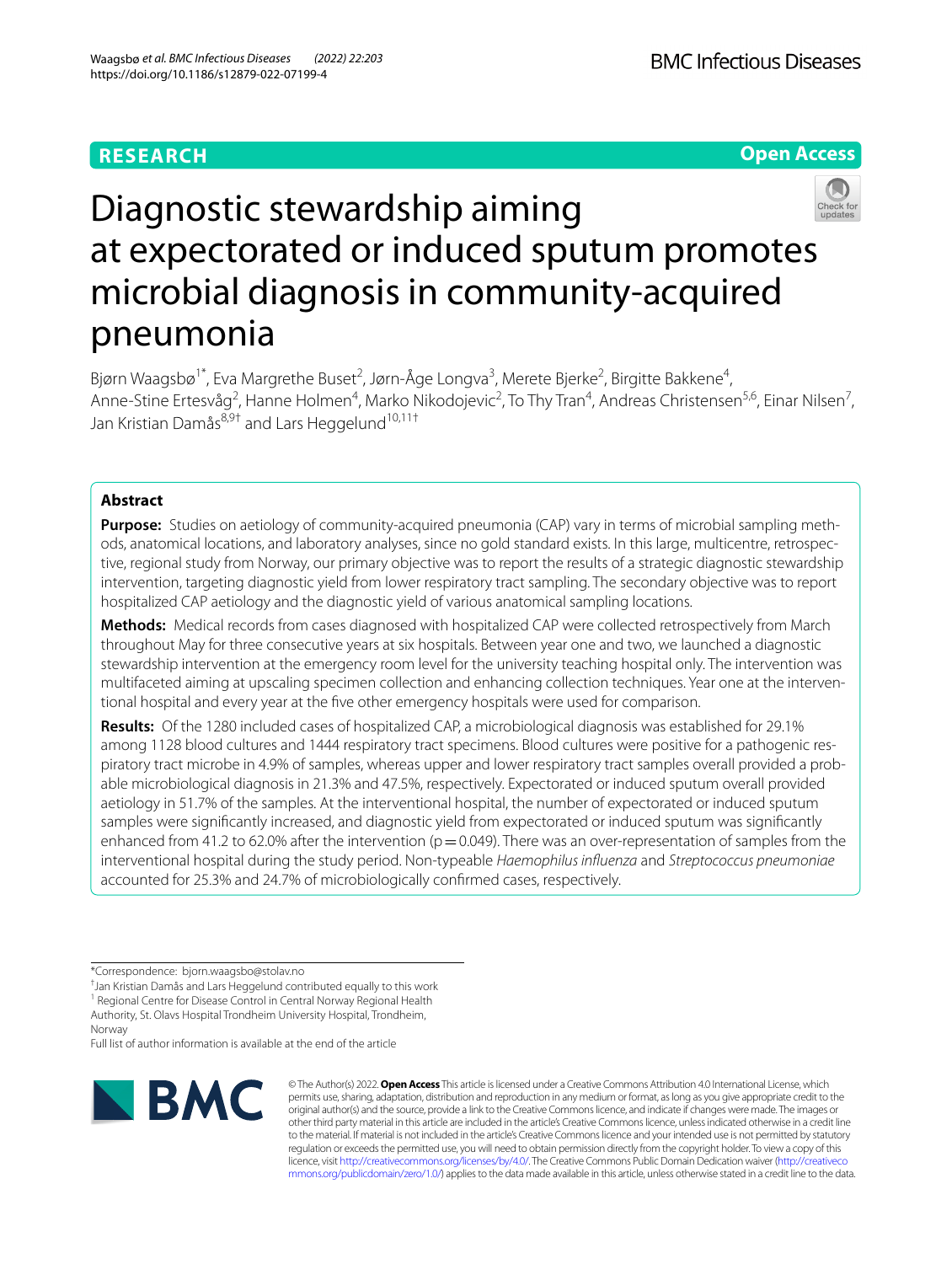**Conclusion:** Expectorated or induced sputum outperformed other sampling methods in providing a reliable micro‑ biological diagnosis for hospitalized CAP. A diagnostic stewardship intervention signifcantly improved diagnostic yield of lower respiratory tract sampling.

**Keywords:** Pneumonia, Community-acquired pneumonia, Aetiology, Microbiology, Diagnostic yield, Expectorated sputum, Induced sputum, Antibiotic stewardship, Diagnostic stewardship

## **Introduction**

Pneumonia is the most prevalent infectious disease that leads to hospitalization [\[1\]](#page-8-0). Pathogenesis encompasses the transmission of infectious microbes to the respiratory epithelium, and subsequently micro-aspirations to the alveoli [[2\]](#page-8-1). Over decades *Streptococcus pneumoniae* has invariantly been reported as the most frequent pathogen in CAP, but in later years non-typeable *Haemophilus infuenza* (NTHi) has emerged as most frequent in some studies [[3,](#page-8-2) [4](#page-8-3)].

Microbiological diagnosis of lower respiratory tract infections remains challenging. High quality studies with targeted protocols have provided only poor or medium quality results, even with the incorporation of novel technologies or invasive techniques to detect the infecting agent [[5\]](#page-8-4). Also, patient characteristics vary greatly in both age, acquisition, aetiology, severity, systemic involvement, immune response, and coexisting diseases. Ultimately, it is challenging to design and conduct rigorous studies on pneumonia that give meaningful and generalizable results.

In Scandinavian countries, empiric antimicrobial therapy have traditionally relied on narrow-spectrum betalactams, such as penicillin V and G, primarily aiming at the traditionally most important bacterial CAP microbe in a Nordic setting, *Streptococcus pneumoniae* [\[6](#page-8-5), [7\]](#page-8-6).

A specifc pathogen-directed antimicrobial therapy is endorsed by most professional societies [[1\]](#page-8-0), although a majority of pneumonias will succumb to empirical therapy alone and without efforts to secure a microbiological diagnosis. Recommendations for empiric antimicrobial therapy therefore still have to rely on the composite of patient characteristics, travel history, exposure to known transmission settings, disease severity, and the knowledge of local prevalence of antimicrobial resistance.

Underscored by the ongoing covid-19 pandemic, there is accelerating recognition of viruses as causes of pneumonia. Furthermore, other layers of uncertainty and complexity in the microbiological diagnosis of pneumonia is connected to the role of colonizing or true infectious microbes, and the clinical implications of polymicrobial infections [\[8](#page-8-7), [9\]](#page-8-8).

In this study, we summarized the results on the microbiological diagnosis of hospitalized CAP, in a regional, low antimicrobial resistance prevalence setting. In addition, we wanted to explore the potential of diagnostic stewardship measures to achieve enhanced diagnostic yield of expectorated or induced sputum sampling for microbiological diagnosis.

## **Materials and methods**

Patients hospitalized with the diagnosis of pneumonia (ICD-10 J13-J18.9) in the county of Møre and Romsdal, and Sør-Trøndelag in the period March–May for three consecutive years from 2016 to 2018, were considered for inclusion. These months were chosen in order to minimalize the impact of infuenza virus disease, and restructuring of hospital staffing during the summer holiday. Five local hospitals and a larger teaching university hospital cover nearly 580.000 inhabitants in the region.

Prerequisites for inclusion were a minimum of 24-h hospital stay in the medical, pulmonary or intensive care unit, initiation of antibiotics for pneumonia, and the pneumonia diagnosis reported as a primary diagnosis. Persons under 18 years of age, nosocomial pneumonias, CAP complicated with secondary nosocomial infections during the treatment course, readmissions within 30 days, as well as pneumonia as secondary diagnosis, were excluded.

Over the inclusion period, diagnostic stewardship measures targeting specimen sampling for microbiological confirmation were implemented. The intervention was launched subsequently to the frst study year in 2016 at hospital 6 only. The two ensuing post-intervention years were compared with the pre-intervention year. The five other hospitals were used for comparison. Figure [1](#page-2-0) describes the inclusion periods and timing of the intervention.

Included in the intervention was the publication of charts indicating diagnostic yield of the respiratory specimens from various anatomical locations, review lectures to emergency department staf, including on call doctors and nurses, and specifc training sessions emphasizing correct timing, motivational factors and expectoration techniques, as depicted by the European Respiratory Society at their online resource centre [[10\]](#page-8-9). All interventional measures aimed at upscaling specimen collection numbers, both expectorated and induced sputum, and enhancing health care provider and patient techniques. Microbiologists at the laboratories were unaware of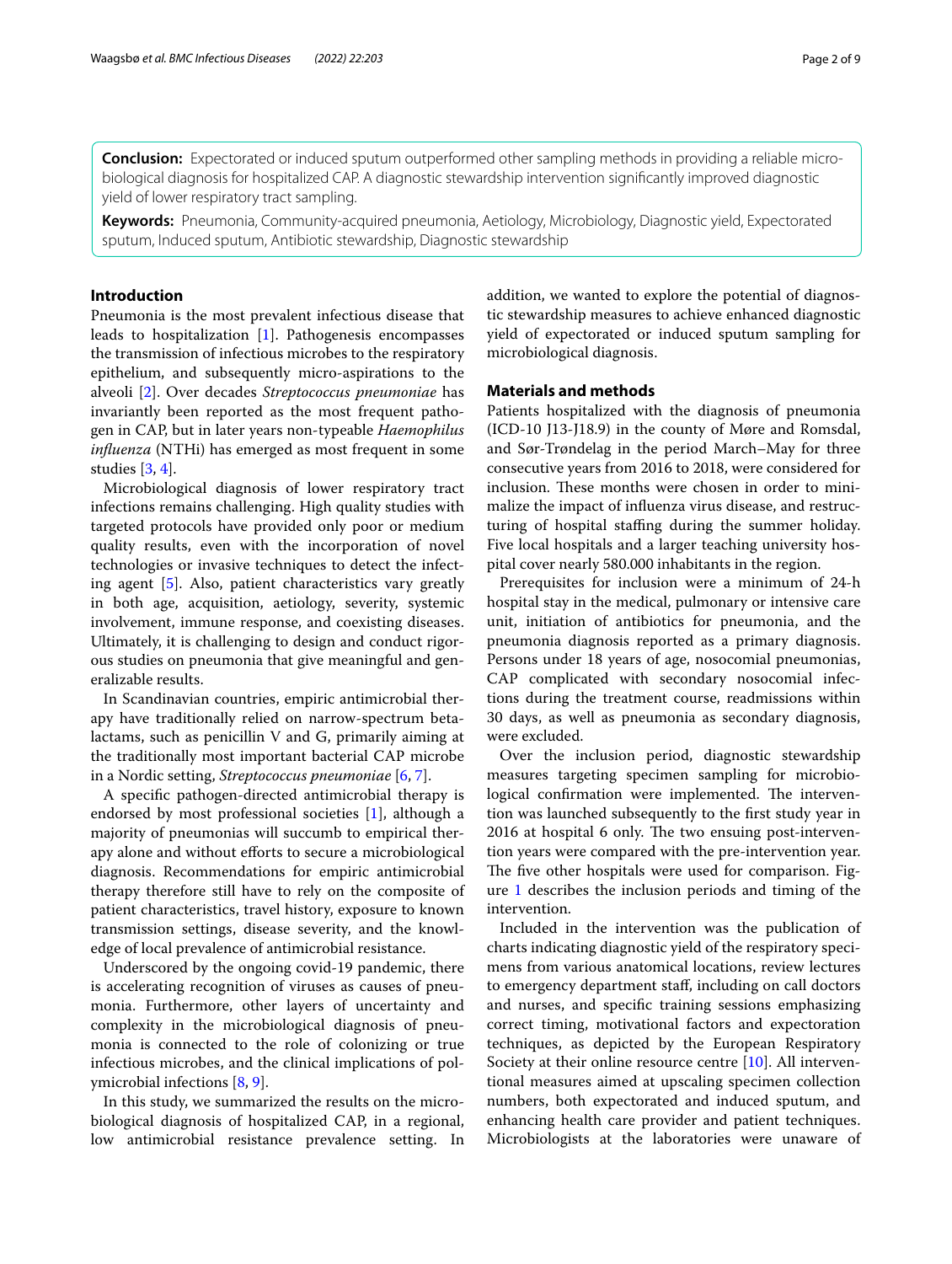

<span id="page-2-0"></span>the intervention, seeking to maintain standard testing strategy during post-intervention study years. Detailed information about the intervention is available in the Additional fle [1](#page-7-0): Appendix.

A retrospective data collection was performed after each inclusion period. Discharge letters, medical records, radiological journal, and laboratory data from microbiological and biochemistry tests were recorded. In cases difficult to interpret, a joint study task force consisting of specialists in infectious diseases and clinical microbiology reviewed the patient information.

Bacteriological confrmation was established with the use of conventional laboratory culture techniques. Detection of pathogenic bacteria in blood cultures were consistently considered signifcant. Respiratory tract pathogens were considered signifcant if respiratory tract samples yielded mono- or duo-microbial growth in semi-quantitative cultures. Lower respiratory tract samples were cultured if microscopy by the microbiologist revealed signifcant leucocytosis, as outlined by the polymorphonuclear to squamous epithelial cell ratio [\[11](#page-8-10)]. Atypical pathogens and respiratory viruses were detected by the use of nuclear acid amplifcation techniques (NAAT). The decision to perform NAAT was based on both requests from the attending doctor as well as individual clinical evaluation by the microbiologist at the study sites. All three independent and collaborating, public microbiological laboratories in the region performed all analyses. Protocols to aid decisions were largely identical between laboratories.

Diagnostic yield from microbiological testing strategies were defned as the proportions of samples with a detectable, reliable pathological airway microbe that were targeted by antimicrobial therapy, as compared to all patients undergoing microbiological testing. The study group used all the collected data to determine the clinical role of the detected pathogen. Appointed variables were presented with simple descriptive statistics. Microbiological data from the fve local hospitals were compared to the corresponding data from the university hospital. We applied the chi-square test for binominal data to detect statistical diferences in sampling numbers and diagnostic yield between hospitals and years in the study period.

The protocol for each study year was evaluated and approved by the Regional Ethics Committee (2017/1439), data protection officials, and hospital administrations for both health trusts.

## **Results**

The study identified 1852 unique hospital stays for CAP, of which 1280 (69%) met all inclusion criteria. Of these 63% and 37% were admitted to the fve local hospitals combined and the university hospital, respectively. Microbiological analyses were performed at three laboratories. Descriptive statistics for the whole patient population, the clinical, laboratory and imaging data are presented in Table [1](#page-3-0).

Nasopharyngeal, pharyngeal, tracheal, and bronchoalveolar secretions, expectorated or induced sputum, and aspirated pleural effusion were not routinely or consistently collected among patients ascribed with pneumonia diagnosis. In addition, disease severity correlated inconsistently with microbiological sampling. For all years and hospitals combined, a total of 1.444 respiratory tract samples were subjected for microbiological analyses, of which non-pathogenic airway microbes were reported in  $120$   $(8.3%)$  tests, and mixed oral cavity flora in 135  $(9.3%)$ tests. For 793 of 1444 (54.9%) patient samples, laboratory testing reported a negative result. In 908 of 1280 cases (70.9%), the pneumonia diagnosis was established without respiratory tract specimen sampling. Samples collected from the various anatomical locations are presented in Table [1,](#page-3-0) and the distributions of polymicrobial infections are presented in Fig. [2](#page-4-0).

The diagnostic yield of respiratory tract samples collected from diferent anatomical locations demonstrated considerable variations in performance. Expectorated or induced sputum from all years and hospitals combined, conferred microbiological confrmation in 148 of 286 (51.7%) cases, whereas the corresponding yield for nasopharyngeal, pharyngeal, and tracheal secretions, bronchoalveolar lavage and pleural efusion was 24.2%, 13.5%, 42.9%, 26.4% and 11.1% respectively.

Specifc diagnostic stewardship measures were systematically implemented in the university hospital between the two first study years from 2016 to 2017 (Fig. [1](#page-2-0)). There was a statistically signifcant increase in the number of patients undergoing expectorated or induced sputum collection,  $X^2$  (5, N=425)=Chi-square statistic value 9.8705,  $p = 0.007$ , in this period. Also, a significantly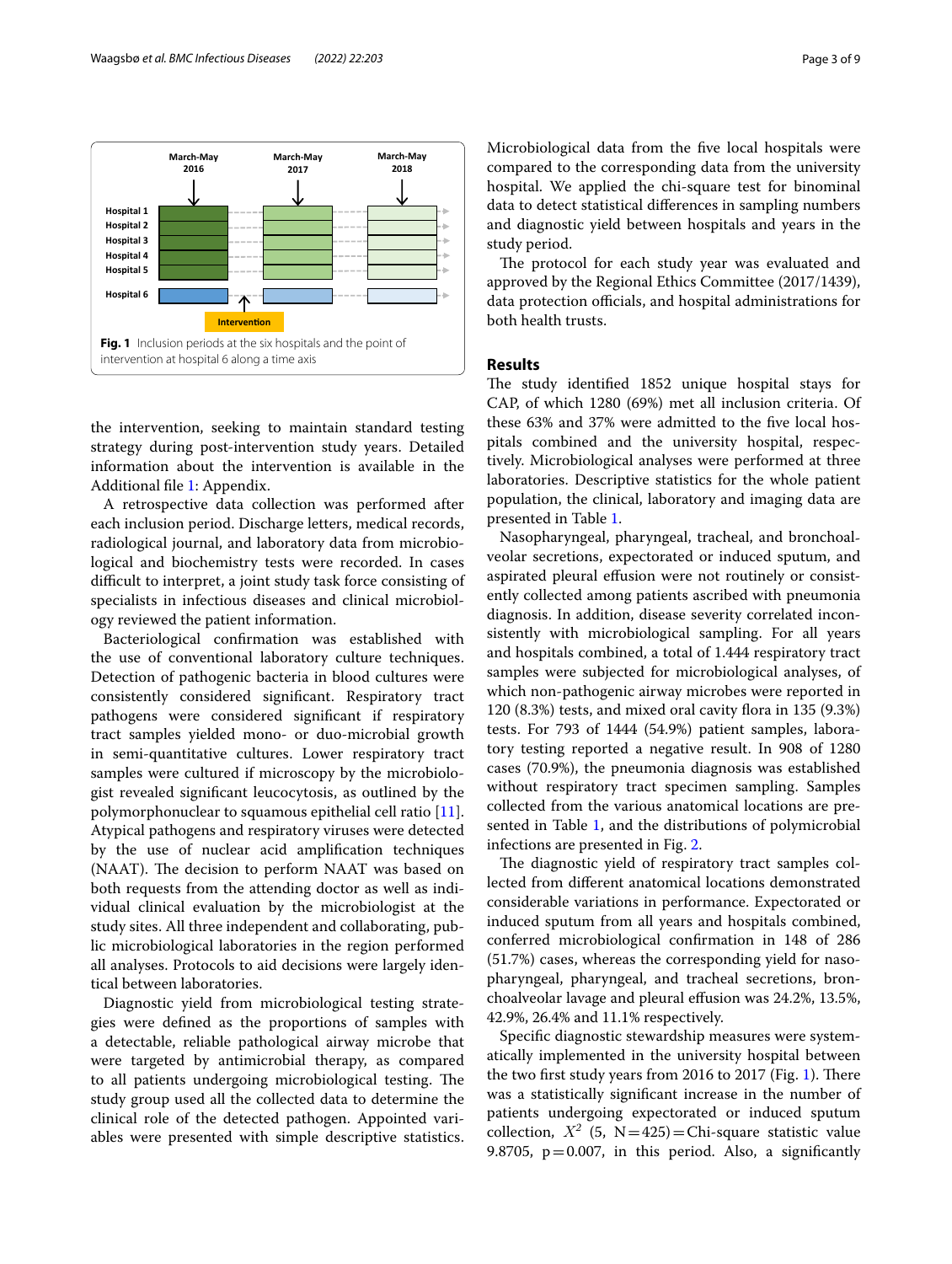## <span id="page-3-0"></span>**Table 1** Patient and selected diagnostic and infection characteristics in included CAP cases

| Variable                                                                   | <b>Hospital 1</b> | <b>Hospital 2</b> | Hospital 3 | Hospital 4 | Hospital 5 | Hospital 6 | All         |
|----------------------------------------------------------------------------|-------------------|-------------------|------------|------------|------------|------------|-------------|
| Intervention site                                                          | <b>No</b>         | <b>No</b>         | <b>No</b>  | No         | <b>No</b>  | Yes        |             |
| n                                                                          | 123               | 283               | 132        | 117        | 158        | 467        | 1280        |
| Age average(years)                                                         | 71.5              | 75.1              | 71.8       | 71.7       | 73.6       | 69.8       | 72          |
| Age $>65$ years (%)                                                        | 74.8%             | 81.2%             | 75.0%      | 69.2%      | 75.3%      | 69.8%      | 73.9%       |
| Male gender (%)                                                            | 58.1%             | 50.1%             | 58.6%      | 50.4%      | 49.4%      | 52.3%      | 52.1%       |
| Nursing home resident (%)                                                  | 4.1%              | 3.5%              | 8.3%       | 1.7%       | 5.1%       | 5.8%       | 4.9%        |
| Comorbidity status                                                         |                   |                   |            |            |            |            |             |
| Chronic obstructive pulmonary disease                                      | 13 (10.6)         | 32 (11.3)         | 16(12.1)   | 23 (19.7)  | 31 (19.6)  | 61(13.1)   | 176 (13.8)  |
| Chronic congestive heart disease                                           | 10(8.1)           | 38 (13.4)         | 18 (13.6)  | 20(17.1)   | 36 (22.8)  | 58 (12.4)  | 180 (14.1)  |
| CRB65 score (%)                                                            |                   |                   |            |            |            |            |             |
| $\mathbf 0$                                                                | 22.0%             | 12.0%             | 22.0%      | 19.7%      | 22.2%      | 25.1%      | 20.7%       |
| 1                                                                          | 46.3%             | 50.5%             | 41.7%      | 50.4%      | 55.7%      | 46.0%      | 48.2%       |
| 2                                                                          | 24.4%             | 29.0%             | 28.8%      | 23.1%      | 17.1%      | 23.1%      | 24.4%       |
| 3                                                                          | 7.3%              | 8.1%              | 7.6%       | 6.0%       | 5.1%       | 5.1%       | 6.3%        |
| $\overline{4}$                                                             | 0.0%              | 0.4%              | 0.0%       | 0.9%       | 0.0%       | 0.6%       | 0.4%        |
| Antimicrobial therapy before microbiological testing<br>(average per year) | 23.4%             | 19.4%             | 17.4%      | 23.4%      | 19.4%      | 20.6%      | 20.6%       |
| ICU admittance, n (%)                                                      | 19 (15.4)         | 42 (14.8)         | 26 (19.7)  | 23 (19.7)  | 10(6.3)    | 37(7.9)    | 157 (12.2)  |
| Positive pressure ventilation                                              |                   |                   |            |            |            |            |             |
| Non-invasive, n (%)                                                        | 9(7.3)            | 34 (12.0)         | 12(9.1)    | 14(12.0)   | 13(8.2)    | 87 (18.6)  | 169 (13.2)  |
| Invasive, n (%)                                                            | 1(0.8)            | 4(1.4)            | 5(3.8)     | 4(3.4)     | 2(1.2)     | 5(1.1)     | 21(1.6)     |
| Definite or probable new radiological infiltrate, n (%)                    | 87 (70.7)         | 251 (88.7)        | 101(76.5)  | 98 (83.4)  | 143 (90.5) | 418 (89.5) | 1098 (85.6) |
| Diagnostic tests performed                                                 |                   |                   |            |            |            |            |             |
| Nasal secretions, n (%)                                                    | 23 (18.7)         | 78 (27.6)         | 27(20.5)   | 23 (19.7)  | 41 (25.9)  | 112(24.0)  | 304 (23.8)  |
| Pharyngeal secretions, n (%)                                               | 11(8.9)           | 14(4.9)           | 14(10.6)   | 11(9.4)    | 17(10.8)   | 54 (11.6)  | 121(9.5)    |
| Expectorated or induced sputum, n (%)                                      | 35 (28.5)         | 65 (23.0)         | 34 (25.8)  | 34 (29.1)  | 60 (38.0)  | 171 (36.6) | 399 (31.2)  |
| Tracheal secretions, n (%)                                                 | 1(0.8)            | 4(1.4)            | 5(3.8)     | 4(3.4)     | 2(1.3)     | 5(1.3)     | 21(1.6)     |
| Bronchoalveolar lavage, n (%)                                              | 2(1.6)            | 6(2.1)            | 2(1.5)     | 2(1.7)     | 3(1.9)     | 11(2.4)    | 26(2.0)     |
| Pleural effusion aspiration, n (%)                                         | 1(0.8)            | 3(1.1)            | 1(0.8)     | 1(0.9)     | 2(1.3)     | 16(3.4)    | 24(1.9)     |
| Blood culture, n (%)                                                       | 118 (95.9)        | 272 (96.1)        | 121 (91.7) | 112 (95.7) | 139 (88.0) | 452 (96.8) | 1214 (94.8) |
| NAAT, n (%)                                                                | 26(21.1)          | 68 (24.0)         | 34(25.8)   | 22 (18.8)  | 44 (27.8)  | 127(27.2)  | 321(25.1)   |

*NAAT* nuclear acid amplifcation test

higher diagnostic yield from expectorated or induced sputum samples was demonstrated between 2016 and 2018,  $X^2$  (3, N = 114) = Chi-square statistic value 3.8888,  $p=0.04861$ . By the end of the study, diagnostic yield from expectorated or induced sputum reached 62.0%. There were no statistically significant differences between hospitals in the pre-interventional year, but samples from the interventional hospital were over-represented during the study period. Results are presented in Fig. [3](#page-5-0).

For the entire cohort, aetiological diagnosis was established in 372 of 1280 (29.1%) of the pneumonia cases. The infecting agent was evident by blood cultures in 55 of 1128 (4.9%) samples. In upper respiratory tract specimens, cultures and nucleic acid amplifcation test (NAAT), yielded 197 of 1116 (17.7%) aetiological confrmations in mono-microbial infections, and 40 of 1116 (3.6%) in duo-microbial infections. Corresponding results from lower respiratory tract specimens were 126 of 328 (38.4%) in mono-microbial infections and 30 of 328 (9.1%) in duo-microbial infections. Nucleic acid amplifcation test (NAAT) detected the infecting pathological agent in 46 of 286 (16.1%) of the lower airway samples.

NTHi and *Streptococcus pneumoniae* were the most frequently isolated microbes in blood cultures and respiratory tract specimens combined, accounting for 94 (25.3%) and 92 (24.7%) of 372 microbiologically confrmed pneumoniae cases respectively. Respiratory viruses were detected in 28 of 372 (7.5%) microbiologically confrmed pneumonia cases. No pathogenic microbes harbouring special drug-resistant phenotypic patterns were recovered, such as extended spectrum beta-lactamase (ESBL), methicillin-resistant *Staphylococcus aureus* (MRSA), or multidrug resistant *Pseudomonas*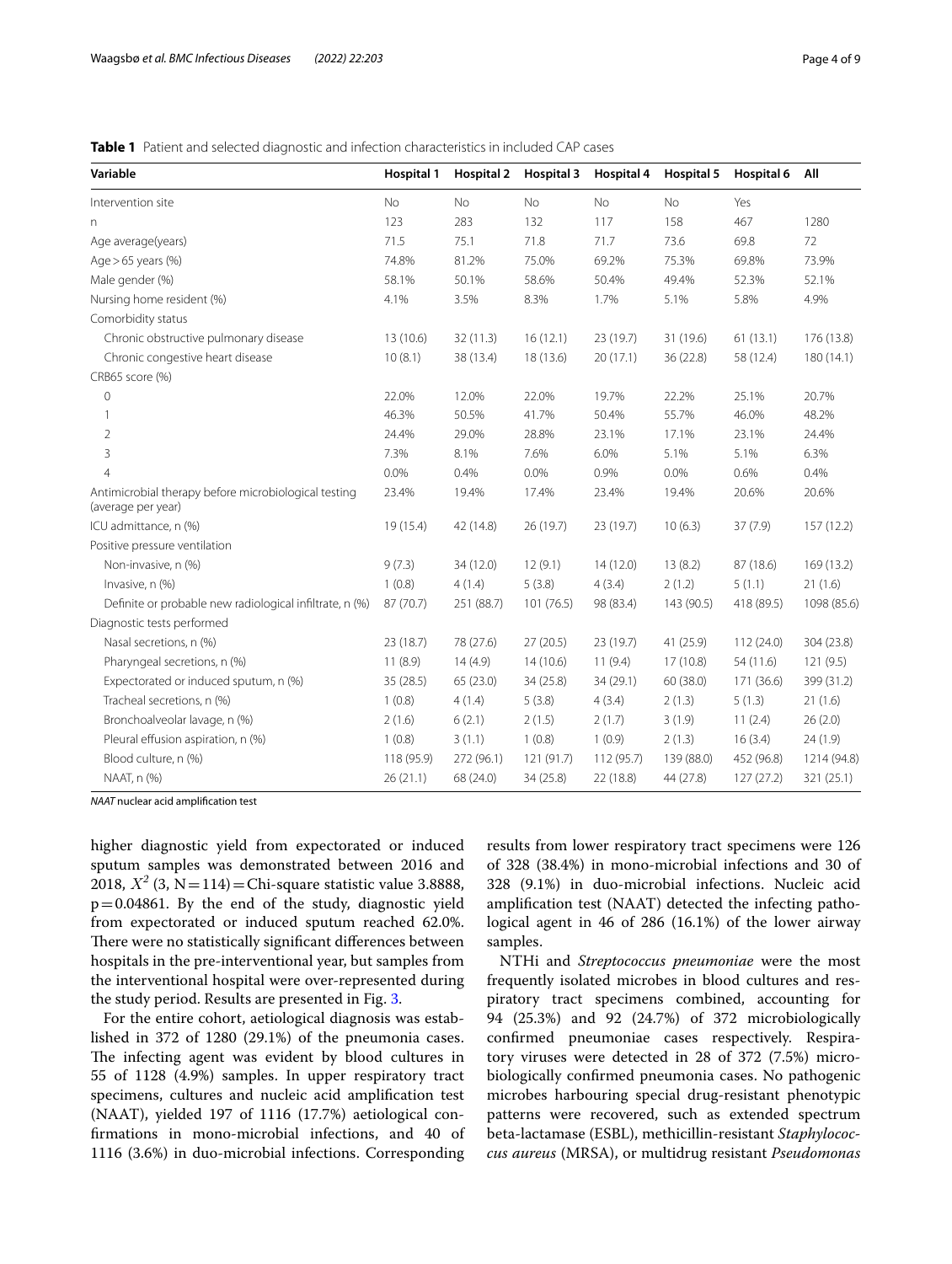

<span id="page-4-0"></span>*aeruginosa*. *Streptococcus pneumoniae* was uniformly penicillin-susceptible. NTHi in blood cultures and lower respiratory tract samples were ampicillin resistant in 20.0% and 19.1%, respectively. Aetiological fndings from respiratory tract samples and blood cultures are presented in Fig. [4](#page-5-1).

## **Discussion**

This study provides further insight to the aetiological diagnosis and distributions of hospitalized CAP in a low antibiotic resistance prevalence setting. Aetiology was confrmed by routine microbiological testing in 29.1% of included cases. In addition, strategic diagnostic stewardship measures demonstrated that efforts to target microbiological sampling frequencies and techniques turned

out successful, in terms of enhanced microbiological diagnostic yield.

The proportions of patients that routinely underwent procedures to collect samples from the respiratory tract were comparable to previous studies [[3](#page-8-2), [9,](#page-8-8) [12](#page-8-11)[–14](#page-8-12)]. A diagnostic yield of 4.9% in blood cultures and 39.5% in cultured respiratory tract samples is also within the range found in comparable studies. It is noteworthy that a particularly high overall diagnostic yield of 51.7% was observed in expectorated or induced sputum, and this outperformed other anatomical sampling sites.

Samples from the upper respiratory tract are not routinely used for determining CAP aetiology. However, such samples were frequently performed to included cases in our study. A previously published review on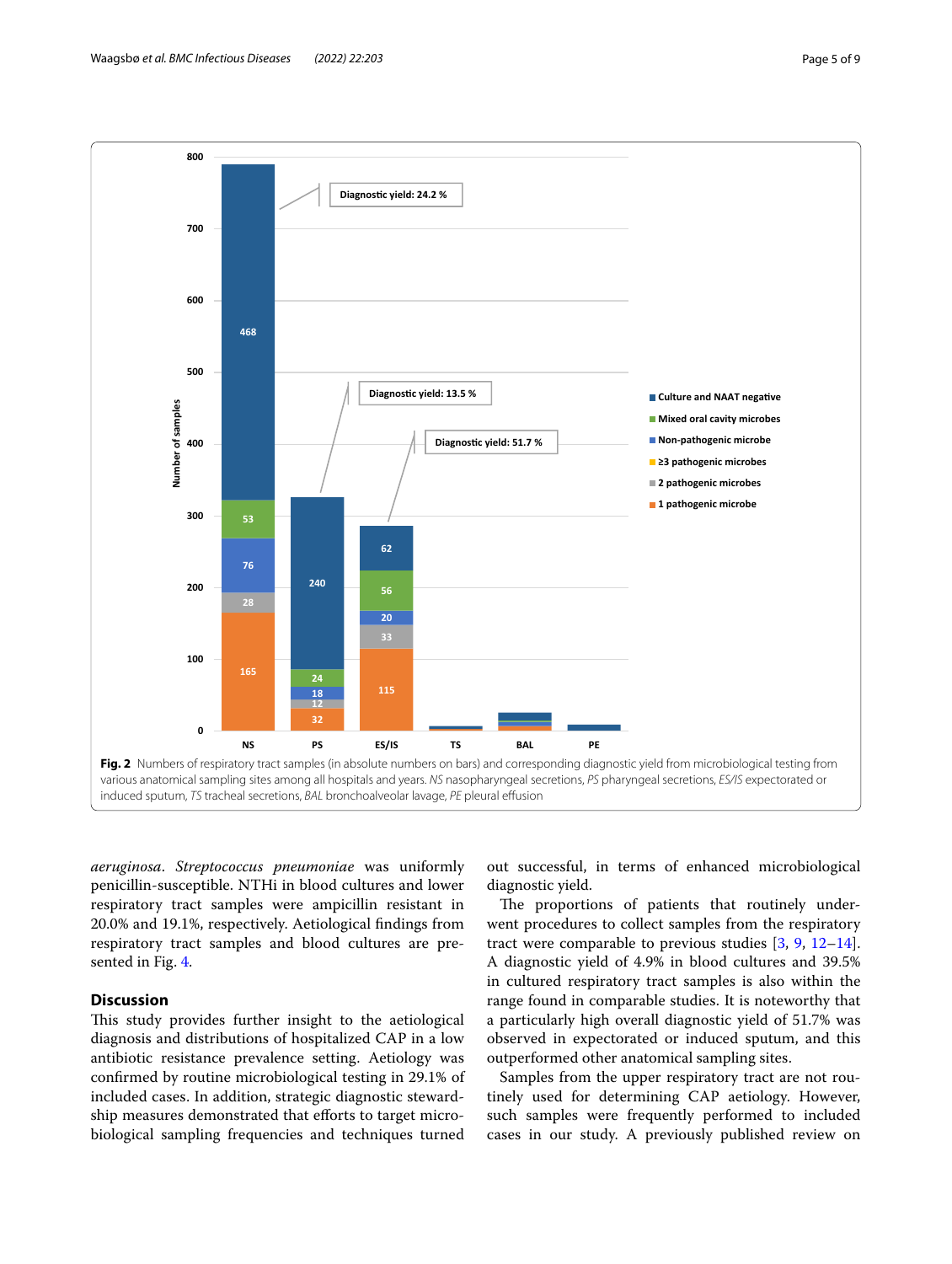

<span id="page-5-0"></span>

<span id="page-5-1"></span>the usefulness of aetiological tests for CAP concluded that samples from the upper respiratory tract should be performed to patients that are unable to produce an adequate, purulent sputum at admission  $[15]$  $[15]$  $[15]$ . This was also refected in Swedish clinical practice guidelines from 2016 [[16\]](#page-8-14).

Expectorated or induced sputum is the standardized procedure for tuberculosis management. However, it's role in common lower respiratory tract infections has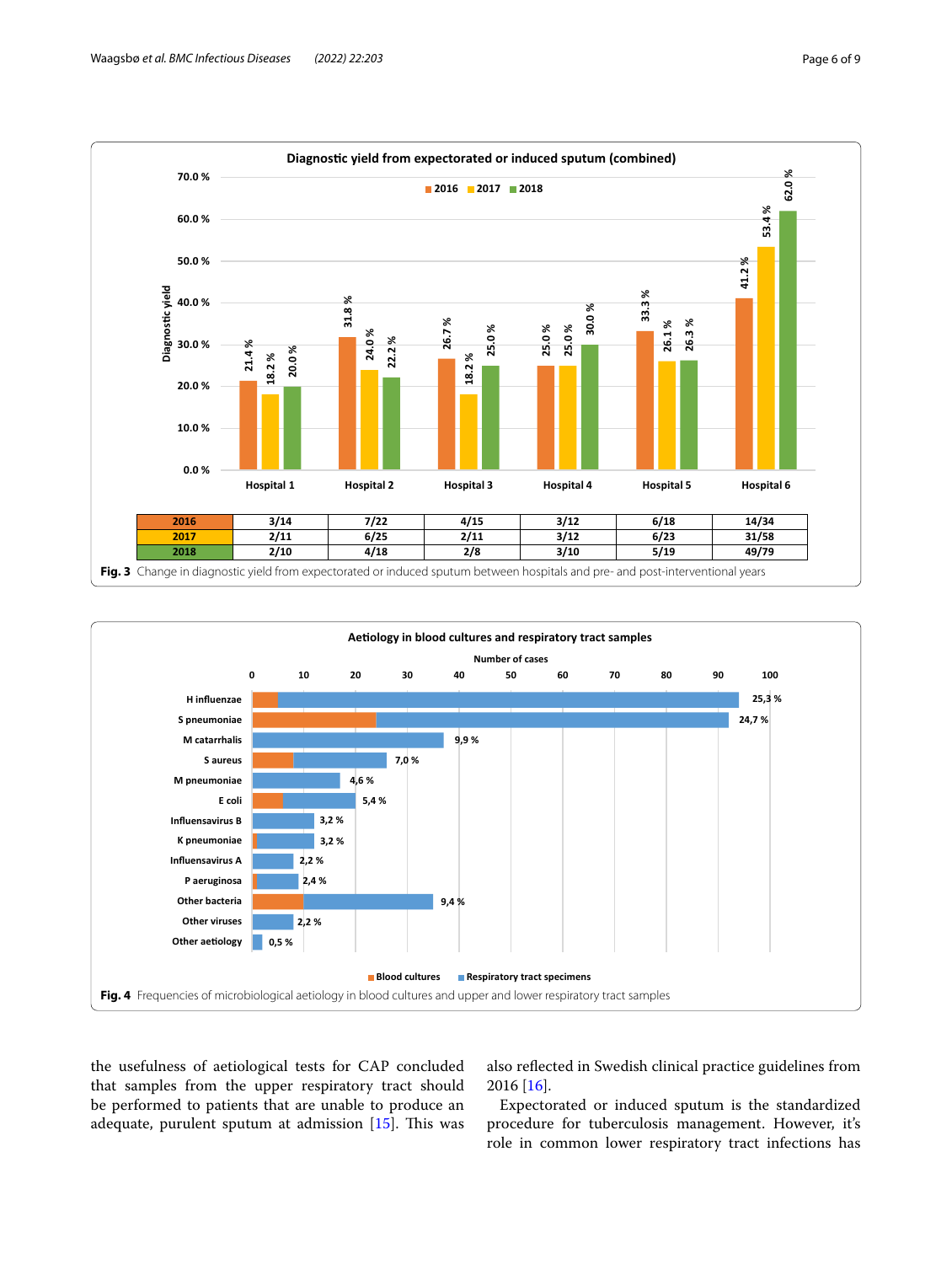faded over time, although approximately 75% of patients can produce an adequate sputum sample at admission [[17\]](#page-8-15), and that sensitivity of sputum examination is>75% for detecting bacterial pathogens [[18\]](#page-8-16). In our study, expectorated or induced sputum provided considerable diagnostic yield of 51.7%, although this diagnostic strategy was only applied to 31.2% of patients diagnosed with CAP. Furthermore, by relatively modest interventional eforts, the diagnostic yield of expectorated or induced sputum increased to 62.0%. We are not aware of similar results from interventions aiming at enhancing diagnostic yield from expectorated or induced sputum at a wardlevel in CAP. It seems that such samples nonetheless provide valuable microbiological confrmations in CAP and should be the preferred method for respiratory tract sampling. However, sampling from the respiratory tract is inevitable hampered by infection control measures in viral pandemic situations. Our study was underpowered to detect whether diagnostic yield from lower respiratory tract samples were beneftted from increased numbers or quality of expectorated or induced sputum. Also of note, bronchoalveolar lavage sampling was infrequent, most likely due to low numbers of severe disease, low AMR prevalence, and few complications. For this reason, we concluded that the calculated diagnostic yield did not reflect expected yield.

NTHi as the most prevalent CAP pathogen in our study, is in line with recent studies from Denmark [\[3](#page-8-2)] and Germany [\[19\]](#page-8-17). Traditionally, community-acquired lower respiratory tract infections in patients with structural pulmonary diseases, especially chronic obstructive pulmonary disease (COPD), are more likely to be caused by NTHi [[4,](#page-8-3) [20](#page-8-18)]. Of notice, we found COPD in only 27% of patients with NTHi infection. This may indicate that clinical practice guidelines in Nordic countries underestimate the prevalence of NTHi infections in CAP, and thereby offer inadequate therapy recommendations. The potential emerging relative prevalence of NTHi in CAP, may be related to pneumococcal vaccination, although an absolute increase is also possible [[21\]](#page-8-19). In Norway, people aged>65 years, or diagnosed with conditions known to increase risk of pneumococcal disease, are recommended to receive a pneumococcal vaccine, but data on adherence are lacking. In addition, routine pneumococcal vaccination to children was introduced in 2006.

No clinical signs or symptoms in acute respiratory tracts infections are pathogen specifc. International guidelines on diagnostic strategies and antimicrobial therapy in hospitalized CAP often favour thorough microbiological evaluation and testing, in particular in severe infections [[22\]](#page-8-20). Even so, exposure to special transmission settings, underlying comorbid conditions, and disease severity all represent considerable pitfalls to microbiological testing and empiric antimicrobial therapy outcomes. In our study, the lack of a consistent diagnostic testing strategy was evident at the study sites.

A recent review claims that representative respiratory tract secretions applied to highly sensitive nucleic acid amplifcation tests (NAAT) today have the capacity to detect common viral and bacterial pathogens as well as selected drug-resistant determinants [[23](#page-8-21)]. Turnaround time for NAAT tests targeting multiple viral and bacterial pathogens are increasingly rapid and may decline to minutes. In terms of antimicrobial stewardship, a negative test may withhold empirical coverage, and a positive test may permit individualized pathogen-directed therapy. Further, efforts to establish a reliable microbiological diagnosis in pneumonia have proved benefcial in terms of clinical outcomes and resource utilization. Both mortality [[24](#page-8-22)], overall antimicrobial therapy consumption  $[25]$  $[25]$  $[25]$ , broad spectrum antibiotic consumption  $[26]$  $[26]$ , infection-control practices [\[27](#page-8-25)], and length of stay [\[28](#page-8-26)], are signifcantly reduced by such strategy. Our study was conducted with the use of traditional cultures of respiratory tract secretions. NAAT provided aetiological confrmation in only 16% of tests in our study.

The diagnostic yield of any strategy to detect the infecting bacteria in CAP is likely to be infuenced by the timing of specimen collection in view of antimicrobial therapy. In our study, 20.6% of included cases received antimicrobial therapy before microbiological sampling. A rigorous study of CAP among immune-competent adults, demonstrated that the infecting agent was signifcantly more frequently detected in blood cultures prior to empirical antimicrobial therapy  $[12]$  $[12]$  $[12]$ . The same fnding did not apply for respiratory tract specimens. International guidelines have previously stated that pretreatment Gram stain and culture of expectorated sputum should be performed only if good-quality specimens can be obtained and quality performances measures for collection, transport, and processing of samples can be met [\[29\]](#page-8-27). In a recent published systematic review, Gram staining of sputum samples still seem to provide valuable diagnostic information, in particular for *S. pneumonia* and *H. Infuenzae* detections, in an antibiotic stewardship perspective [[30\]](#page-8-28).

Severity assessment in pneumonia is not routinely conducted and documented in clinical practice, especially outside of intensive care settings. The CRB65-score is uniformly recommended to aid empirical antimicrobial therapy in all settings, and to assess microbiological diagnostic strategies [\[7](#page-8-6)]. With few exceptions, the study group calculated the CRB65-score retrospectively in our study. This may indicate that other undocumented approaches, if any, to assess disease severity, exist. In our cohort, the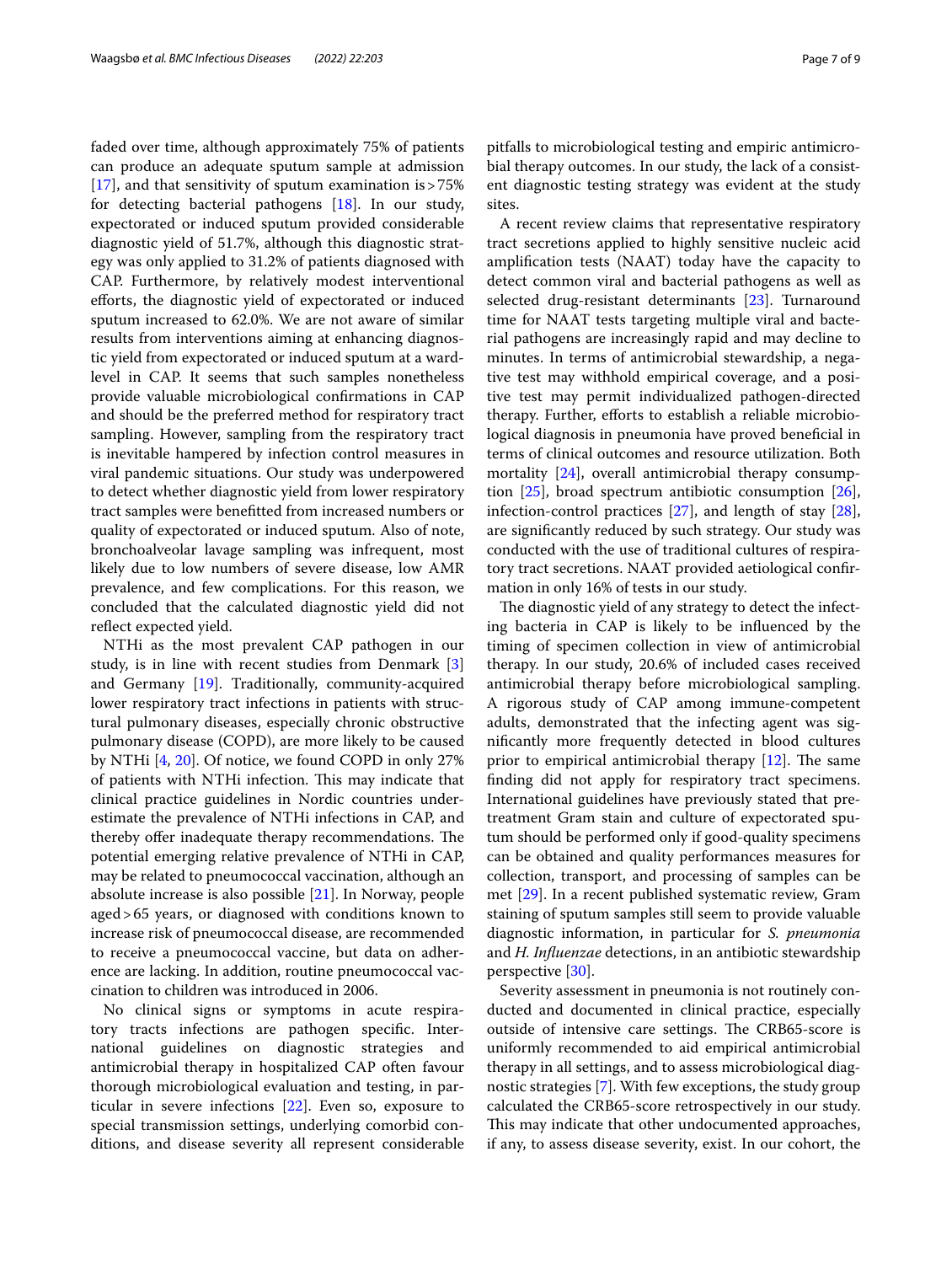distributions of CRB65-score of 1 or 2 was 69–77%, and CRB65-score of 3–4 was 4–10% among all study sites. These findings indicate that included cases were largely non-severe CAP, and that disease severity did not difer signifcantly between study sites. It also indicates that the hospitalization for non-severe CAP is common, contrary to guideline recommendations, and that other circumstances for hospitalization are often emphasized.

Antimicrobial stewardship measures are considered crucial to prevent harmful outcomes from antimicrobial resistance [\[31](#page-8-29)]. In countries with low AMR prevalence, microbiological confrmed cases of CAP allow for pathogen-directed, narrow-spectrum therapy. Of importance, only 29% of included hospitalizations for CAP cases underwent microbiological diagnostic approach in our study. This should encourage clinicians to reinforce sampling techniques and to scale up sampling numbers, preferably lower respiratory tract secretions.

Testing for respiratory viruses in a broad panel scale is encouraged by antibiotic stewardship guidelines to reduce inappropriate antimicrobial usage  $[32]$  $[32]$ . This recommendation relies on studies that have classical preand post-intervention models, to calculate the reduction of antibiotic consumption. Other strategies, combining NAAT testing with serum biomarkers or host immuneresponse analyses, shows promising results [\[33\]](#page-8-31). We did not undertake antibiotic usage calculations in the present study. Moreover, we wanted to describe the aetiology of hospitalized CAP in a region with low prevalence of antimicrobial resistance, and to highlight that diagnostic yield from lower respiratory tract specimens may increase with the use of simple efforts to sustain adequate sampling.

The study has some limitations. Firstly, all data from included cases were extracted retrospectively. Secondly, inclusion criteria relied on the attending doctor's ability to correctly catalogue patient data. Thirdly, we may have missed designated respiratory tract specimens collected in primary health care settings prior to hospitalization. Fourthly, details on the individual patient's ability to comply with testing strategy recommendations were not available. Fifthly, respiratory tract samples were stored overnight, and for three hospitals transported to the laboratory before handled. Finally, microbiology results may be affiliated by the non-identical in-house laboratory protocols and procedures among the laboratories.

In conclusion, this study shows that modest eforts to scale up sampling frequencies and enhance sampling techniques, provided signifcantly more microbiological confrmations in hospitalized CAP. Also, expectorated or induced sputum outperformed other respiratory secretions. We advise others to conduct similar interventions in order to establish rigorous cost–beneft analyses for

the role of such interventions, and to calculate the potential reduction of antimicrobial consumption. We also emphasize the need for closer adherence to clinical practice guidelines in terms of diagnostic approaches.

## **Supplementary Information**

The online version contains supplementary material available at [https://doi.](https://doi.org/10.1186/s12879-022-07199-4) [org/10.1186/s12879-022-07199-4](https://doi.org/10.1186/s12879-022-07199-4).

<span id="page-7-0"></span>**Additional fle 1.** Appendix: Detailed information about the intervention.

#### **Acknowledgements**

Not applicable.

#### **Authors' contributions**

BW, EMB, JÅL, MB, BB, ASE, HH, MN, TTT collected and analysed the data. AC, EN, JKD and LH analysed the data. JKD and LH contributed equally. All authors contributed to the writing of the manuscript. All authors approved the submitted manuscript. All authors read and approved the fnal manuscript.

#### **Funding**

The authors did not receive support from any organization for the submitted work.

#### **Availability of data and materials**

The data generated are available from the corresponding author on reasonable request.

#### **Declarations**

### **Ethics approval and consent to participate**

The protocol for each study year was evaluated and approved by the Regional Committees for Medical and Health Research Ethics, Norwegian University of Science and Technology NTNU/Regional Ethic Committee Central, Faculty of Medicine, Pb 8905, 7491 Trondheim. Approval number was 2017/1439, head of secretariat Hilde Eikemo. Data protection officials, and hospital administrations for both health trusts also approved the study. The study was conducted in line with the conclusion from the Regional Committees for Medical and Health Research Ethics, Central, that informed consents were not required to access or publish the data. An informed consent waiver was obtained from the St. Olavs hospital, Trondheim University Hospital. This consent waiver was evaluated by the Regional Comittees for Medical and Health Research Central, before approval of the study. Consent to participate was not obtained. The study was conducted in accordance with the principles of the Declaration of Helsinki, and the guidelines for medical and health research from The Norwegian National Research Ethics Committees.

#### **Consent for publication**

No.

#### **Competing interests**

The authors mentioned below have no relevant fnancial or non-fnancial interests to disclose. Eva Margrethe Buset, Jørn-Åge Longva, Merete Bjerke, Birgitte Bakkene, Anne-Stine Ertesvåg, Hanne Holmen, Marko Nikodojevic, To Thy Tran, Andreas Christensen, Einar Nilsen, Jan Kristian Damås, Lars Heggelund. Author Bjørn Waagsbø is a representative to the directory group in the Norwegian Directorate of Health, that seek to revise recommendations in the national clinical practice guideline for antimicrobial therapy, and holds a 20% position for this representation between 2018 and 2021.

#### **Author details**

<sup>1</sup> Regional Centre for Disease Control in Central Norway Regional Health Authority, St. Olavs Hospital Trondheim University Hospital, Trondheim, Nor‑ way. <sup>2</sup> Central Norway Hospital Pharmacy Trust, Ålesund, Norway. <sup>3</sup> Department of Medicine, Ålesund Hospital, Møre and Romsdal Hospital Trust, Ålesund, Norway. 4 Central Norway Hospital Pharmacy Trust, Trondheim, Norway.